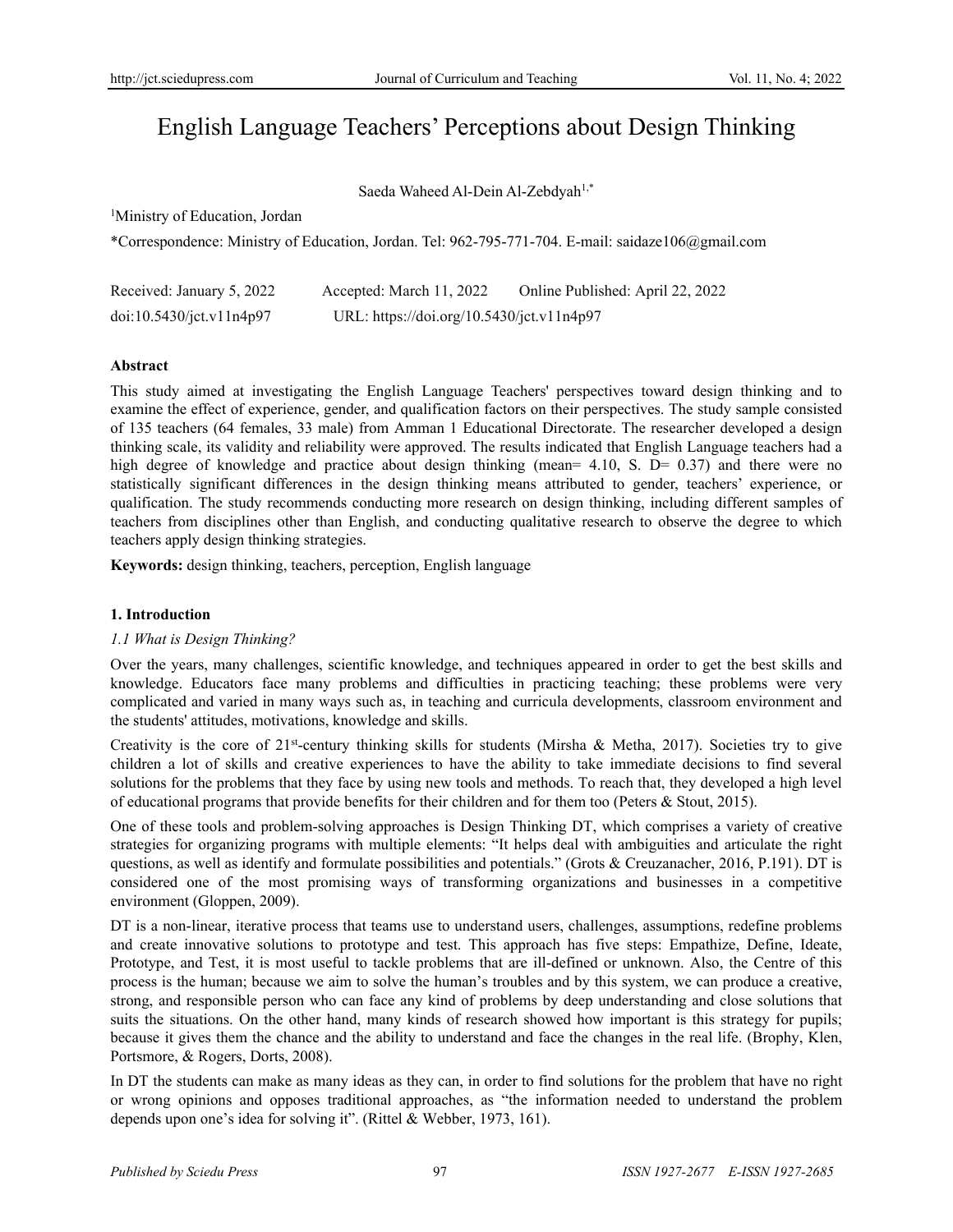The goal of DT is to make learners go deeper in contexts that make them think and practice like expert designers. In that connection, encourage civic literacy, empathy, cultural awareness, and risk-taking (Sharples et al. 2016).

(Elwood, et al 2016) defines DT as a creative approach to solving problems which are a combination of practical acts concluding interrelated processes like ambiguity, repetitions, productions, visualization, collaboration, and empathy, all of them are done in a non-linear path manner, and you can return to the previous point in order to get new information and to improve the solution that you have already found in order to put the prototypes and examine them.

Rauth et al. (2010) define DT as a comprehensive concept of design that allows students to cooperate and work as groups successfully to make an effective positive change, which is chosen to solve complex and vague everyday- life problems that are easy or difficult to be understood or solved.

DT concentrates on finding ideas and solutions: products, services, suitable systems, congruous with the human needs. On the other hand, Goldman and Kabayadono (2017) described DT as a way to solve any problems that require a complex set of skills, procedures, and brains that help find new solutions. Rizk (2018) informed that: the solution-based activity that intends to create the largest number of new and creative solutions and then choose the best one to solve the problem.

Hammam (2018) said that DT is an approach of thinking which improves pupil's abilities to empathize problems, recognize it and be innovative in generating opinions and solutions, modeling, building design to find answers, and inspecting the models to test them based on all of the prior definitions, it can be concluded that DT is a creative-critical process.

Based on dealing deeply with the situation and reincarnation of their roles, distinguishing problems and challenges that face them, producing ideas, and encouraging thinking out of the box, founding the new inventive solutions that help them deal with many daily problems, and to put the prototypes of the procedures that show them the way or the solution to improve their abilities to deal with problems and test them in order to find new services.

This methodology has raised the interests of many experts and teachers in many sectors of industry, engineering or medicine. In addition to the interests of teachers and educational experts. These interests can be attributed to research. This approach is an effective tool that pushes and stimulates students to make creative and unique solutions based on experience, knowledge, observation, science fiction, and experiment. Also, it is a methodology that is used for activating and developing twenty-first-century skills to solve problems facing individuals, by assembling, organizing, and sharing information with others to find the perfect solutions re-design them according on experience, and feedback from other designers in order to get up with appropriate suggestions. DT makes life and the world around us better, and its main reason is to improve the technological systems and information, the Industrial Revolution, equipment that make our lives easier nowadays.

Many books are considered as the core books that provide a theoretical background about DT (Kelley, 2001), (Gladwell, 2000), (Pink, 2005), and (Kelley & Kelley,2013)

Stanford University recognizes the importance of DT, it established a design school that concerns to use DT model in the educational process in all of its five stages and was supported by the Henry Ford Company. Stanford University provides many practical programs for teachers to use DT in the classroom, and it provides them with an explanatory guide to develop and improve the student's skills as well as the teachers. (Zubaidi, 2019)

As mentioned before, DT is a non-linear strategy and it's not a cycle process. This process contains five stages that we can go forward and come back again to the previous stages according to the feedback and rating data we gather in each step, or if we want to reach more understanding and better solutions for the problem, so DT is an iterative process and the newest interventions and problem-solving way that is used in teaching education and related to the areas of planning and creative design which depends on the needs of the beneficiaries.

# *1.2 The Benefits of Employing DT*

Design Thinking concentrates on human needs and interests. It is a systematic human-centered process. The most important issue is to make individuals have the ability to inspire and be able to find solutions and face their challenges (Twisi et al, 2021). The elements of DT including observations, abilities, and investigation make designers recognize human needs and the appropriate information to drive the creation of products and experiences that are useful for humans (Skaggs, 2018). DT shows people how to choose the best solutions. It doesn't depend on linear approaches, but it depends on repetitions on procedures of the design, the ability to go back to the previous steps, inspirations, brainstorming, build prototypes, taking the feedback to improve and repeat procedures again and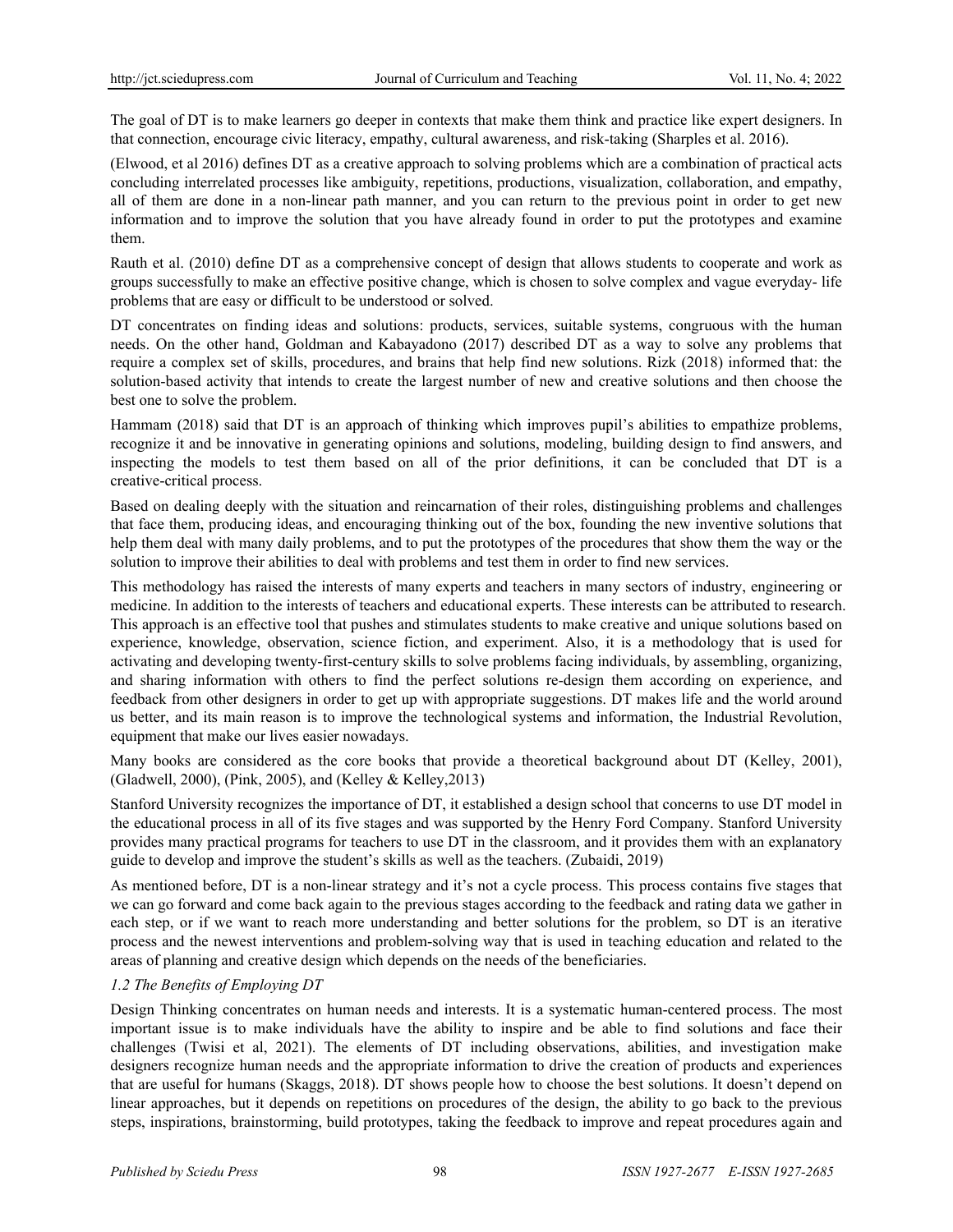again in order to make a faster test for the solutions that they find (Twisi et al, 2021). DT helps individuals to go deeper in research and to try more than one time in making research, experimentation, monitoring, and observation, so by it we start from a point that we don't recognize the answer of it, but we are sure that we will find the best and the most creative solution for the problem by repeating over and over again the steps, going deeper in research experimentation, observing the elements, building prototypes and examine and improve them (Elwood et al, 2016). DT provides a way to learn from our failure because failure is not a negative issue in DT. But reaching the solution from the first try is not the most important aim, it believes in repetition and learning from searching on new and creative solutions (Rauth et al, 2010). DT supports the positive changes; because it allows the positive changes through finding the solutions slowly to fit the needs and the requirements of the beneficiary which allows the innovation to happen next to the things that are available, or that fit the real-life and the new requirements of the market. So we look at DT as an opportunity to design and build new solutions that weren't existing before, which improve the environment of work, productivity, performance, and service, so that it adds the element of positive change whether in making new products or the way of reaching to those products as well (Henriksen et al, 2017).

## *1.3 The Limitation for Employing* DT

1- DT can't suit all kinds of problems, because of the nature of the challenge play role in that, and some problems need to employ and use scientific analytical method to find the solution, otherwise DT concentrate on the human-centered problem. However, it can't suit anything, any problem, or any context. As Thienen et al. (2014) said about it: "If design thinking is a means to solve problems- what problems is it good for? Obviously, it is not made to help physicists compute precise mathematical solutions" (von Thienen et al, 2014, p.97).

2- Lack of people who have experiences and talent to create and implement innovation, so it is very important to pay attention to have the abilities and skills for employing this methodology and DT (Twisi et al, 2021)

3- How is the idea of DT is adopted, including the process of repetition, the ability to test many designs and prototypes to solve the problem? It is difficult in some organizations and institutions to adopt the culture of trial and error in addition of all of these departments need to understand the benefits of testing- prototypes and the repetition of the approaches in order to accelerate the pace of innovation, but not having enough time and any support from the administration make the design thinking approach hard and low efficiency (Harrris, 2017).

4- Accessibility of the necessary support from top to bottom in organizations. For example, if we take the public sector as an organization made by design leaders have to commit experimental and extemporized, leading others by example and setting the tone for change on the ground (Twisi et al, 2021).

5- Culture, where public services need to make a good atmosphere for their employees that motivates them to design, experiment, and creativity (Twisi et al, 2021).

6- The little resources, the lack of time, the weak level of the students inhibit switching the traditional way in teaching to a new method (Renta, 2016).

7- How the participants interact with each other can affect the performance of design thinking. (Valentim, Silva & Gonte, 2017). If we work alone we will face many problems, there won't be any clashes inside the team and we will fall in love with our ideas and we will refuse any other solutions. "Conflicts among group members seem endemic in teamwork and surfaced in this study" (Goldman et al .2014, p 13).

## *1.4 Stages of Applying DT*

DT consists of five stages, in which it can be done step by step, and when the feeling of wrong results, going back to the steps before again in order to get more understanding is a good way to have more recognition of the problem, and according to (Twisi et al, 2021; Zubaidi. 2019; and Henriksen, 2017) these stages are:

## (1) Empathy

This is the basis of DT that concentrates on the human needs as a basic starting step to make a solution or empathy as an idea to solve the problem. Empathy is to show how to share the others their problems and happiness when talking to them. Your feelings may not come from your deep heart, but empathy is more profound and sincere, as the empath puts himself in his place and try to feel his feelings. In this stage, the designer deals with the situation in a deeper and stronger understanding. Thinking with others' needs and problems must be as a verb not as a noun, in DT people, don't need a book, but they need to know how to treat this book. This is a creative way of thinking about people's needs and solving their problems. Most of the time the designer asks people about their needs to get clear answers and the best solutions, but through observations for their behaviors and listening to stories and experiences and submerge in their lives and their environments to lead us to find their needs and realize them.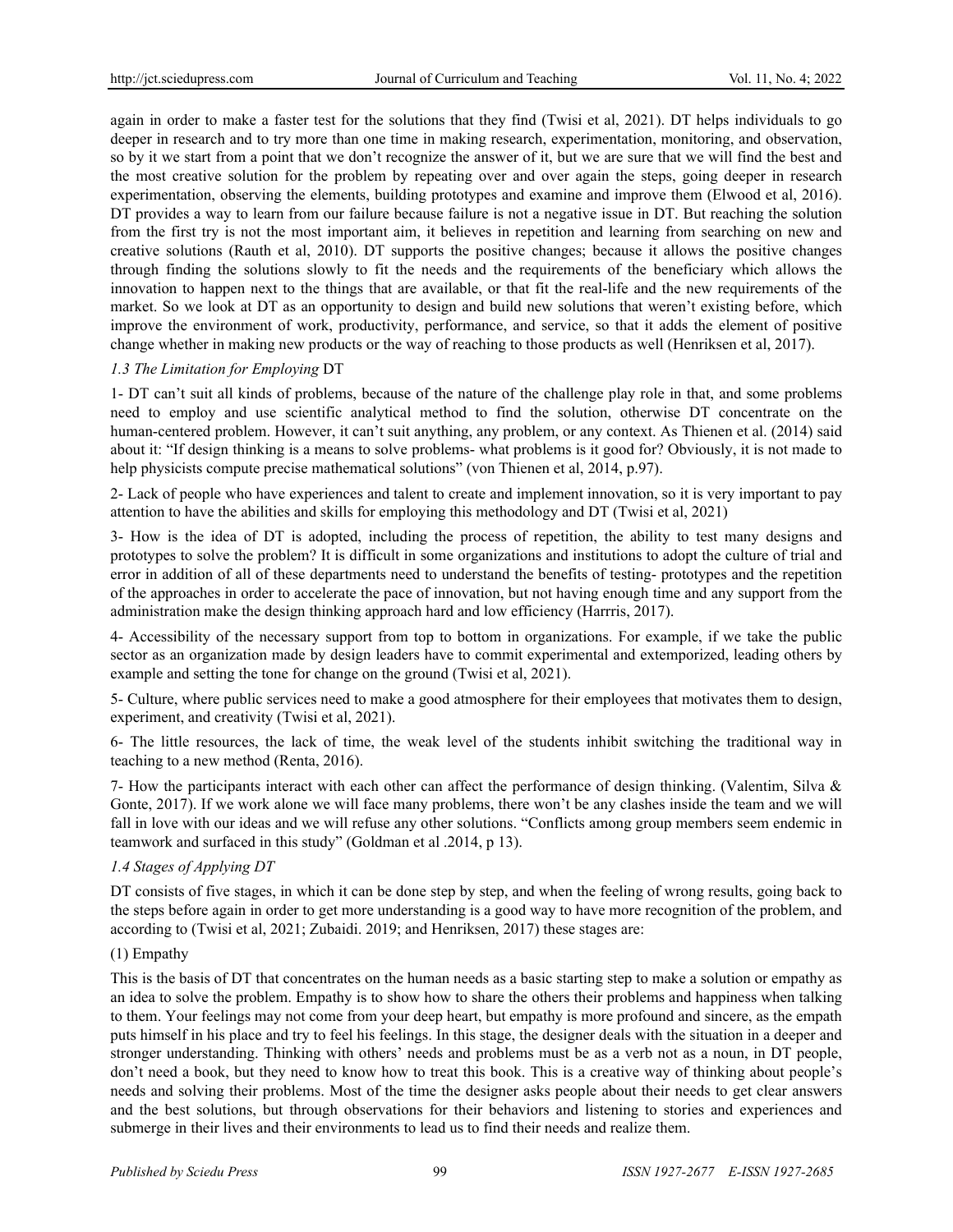# (2) Defining the Problem

In this stage observations and information are collected from the sympathy step to focus on the problems, identify them, and examine their complexities and variables. Challenge is understood by framing it from many points of view, and Its formulation is bigger than simple problem definition because it describes everything related to the beneficiary and concentrate on the problems and its framing, then focusing on the solutions of it, the more time that is taken to focus on the problem, the more creative solution can be reached. Finishing this stage is by getting out with several points of view about the problem statement and formulating this sentence according to this model. The beneficiary suffers from the need because of

# (3) Idea Generation

A large number of answers and solutions are generated and developed to go beyond the problem, and how it can be solved in an effective way. After that, the process becomes in progress from the ordinary and simple solutions to the creative ones, and return back to the last steps and go over the challenge again to get more understanding based on discussions and additional information.

# (4) Modeling (sons of the first model)

Here the aim is to build the prototype. The best thoughts and ideas are chosen, modeled, and the process of gathering the best ideas into practice by making prototypes to find solutions, in order to get the suitable answers. A prototype is a simple design of a proposed solution used to test the ideas and the expectations, design assumptions so that the designers involved can take the appropriate improvements and changes in direction. Prototypes don't need to be complete products, they can be in many forms, and the only thing the different forms have in common is that they are all tangible forms of your ideas. Such as acting outs, simple comics, models, paper models.….

# (5) Testing

In this last step, the designer tests the prototypes that he has made with the beneficiaries or their representatives. The designer can make an interview with the beneficiaries and watch their responses about the models, or they can use other ways and solutions to get to the point or to improve the solutions, again even in this last stage we can go back to the previous steps to have new information and make new solutions.

## **2. Related Literature**

Using DT in teaching provides the educational content in real problems that are related to the student's lives, which makes them use all the concepts that they have learned to solve these problems. Most of the educators who know about DT recognize its importance; to get knowledge, skills, and concepts effectively, which help them to apply and use them in real life. Many studies were conducted to explore the effectiveness of DT; McLaughlin, Wolcott, Umstead, and Rider (2019) conducted a qualitative review of about 15 articles about health profession education after examining 169 sources using DT. Two purposes were identified for use in education, (a) enhancing creativity and innovative thinking skills of individuals, (b) informing curricula and programs.

Zubaidy & Bani Kalaf (2019) investigated the effect of teaching an educational unit in science based on DT in the acquisition of physical concepts in eight grade students in light of their formal thinking.to achieve the aim of this study the researchers used the qusai -experimental approach, and developed educational content of the unit" The Electricity in our lives". The number of the study members reached (62) female students in Ein Al-Basha Directorate of Education. The physical concepts test and the formal thinking test were used to collect data. The results revealed that it is a statistically significant difference in the degree of acquisition of physical concepts attributed to both the teaching strategy based on DT and the difference in formal thinking.

The study of Tu,liu & Wu (2018) aimed to investigate the effect of using DT in university education. The researchers used the experimental research, choosing three teachers, three university professors, and fourteen male and female students from several universities in Taiwan. The researchers used deep interviews after 15 days of practicing based on DT for three hours weekly. The results showed that DT improves the student's creativity and invents positive relationships between students and their teachers and motivates the students to self-learning.

Harris (2017) conducted a study in one of the private tools in Colombia, aimed to determine opportunities and challenges that may teachers face through using DT and integrative thinking in basic education. Five teachers had six workshops for an hour for each one. The results showed that the most important challenge that teachers may have in DT is the time limitations and the administrative support. On the other hand, these challenges don't make this strategy less effective in teaching.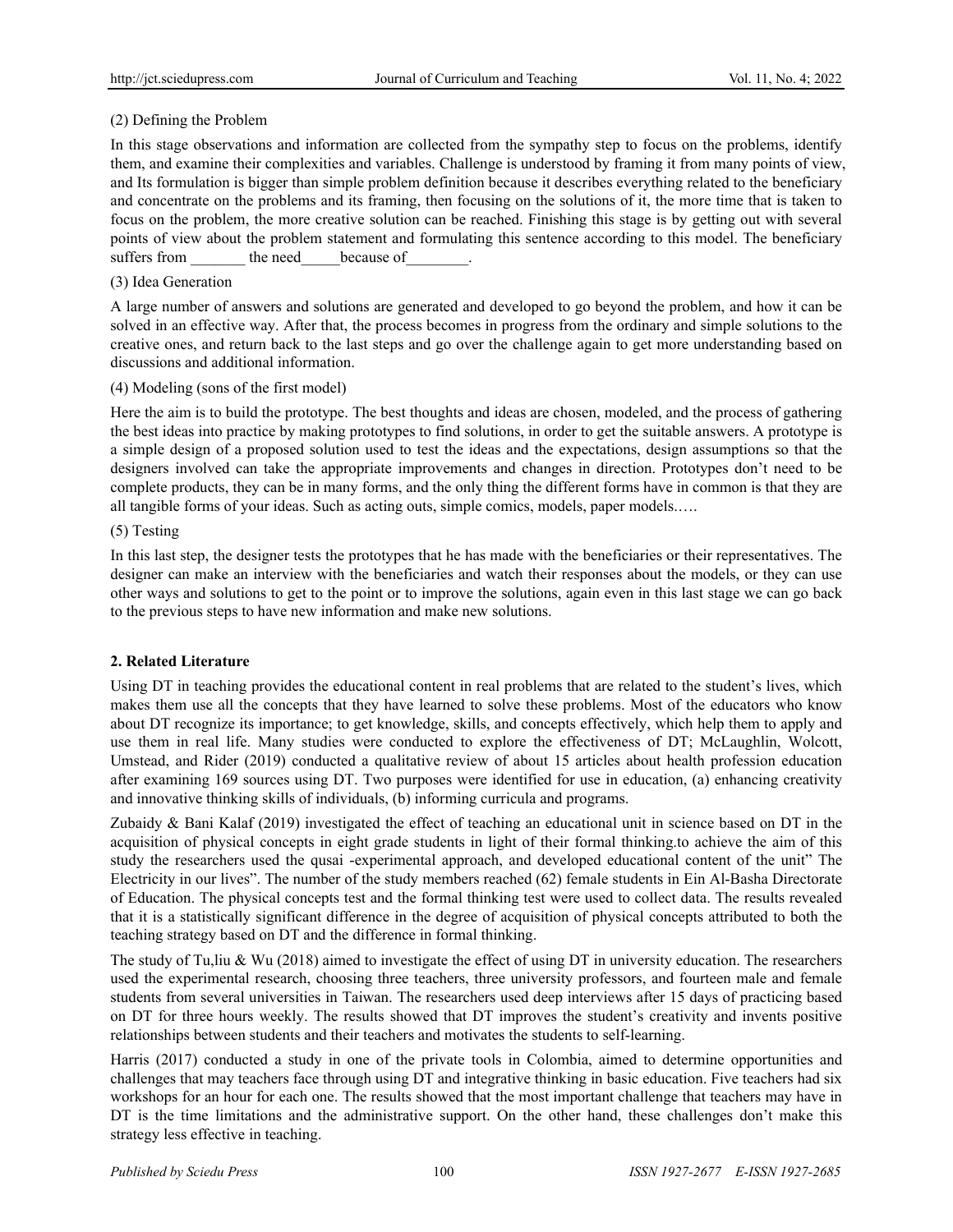Retna (2016) conducted a study that aimed to examine teachers' perceptions, experiences, and challenges faced in adopting DT, to provide insight on a recent initiative adopted in Singapore schools. The researcher used qualitative case study research was carried out in a school using teacher narratives. Data includes in-depth face-to-face interviews and participant observation. The findings showed that teachers perceive that DT holds the potential for enhancing skills such as creativity, problem-solving, and teamwork as well as empowering students to develop empathy for others within and beyond the community.

Rauth et al. (2010) conducted a total of 17 semi-structured interviews with teachers in Stanford in the design school (USA) and Potsdam (German) in order to find out more about the underlying strategies and methods of DT. The results showed that there are many qualifications of DT education, such as prototype skills, emotional skills, the ability to adopt perspective, empathy, and a certain mindset. All of these abilities assure the students of their own desires to act and make creative ideas.

#### **3. Statement of the Problem**

English is a very important language in the whole world, and it is considered as the language of science and communication between all people from different countries, according to that teachers must find new ways to deal with the language skills creatively and by using motivated approaches, one of these approaches is DT. Some schools used DT in some subjects like science (Kolodner et al., 2003). Mathematics (Goldman, Knudsen, & Latvala, 1998), and other subjects. But this study aimed to understand teachers' perceptions of using DT as an approach in teaching the English language and to show how much they are using this approach in the classroom. Also, the researcher showed the importance of it for teaching English especially since most of the students and their parents believe that English is a difficult language and not easy to learn, and from this point of view, DT may make teaching English more interesting and more useful especially that it relates learning with their everyday life, and it makes an expert English student that can use the learned concepts to solve problems in different situations. The difficulty of teaching and learning in English made the researcher thinks of new methods and strategies, and through a communication workshop about DT the researcher decided to make a study about it, because of its ability to relate knowledge and scientific concepts in real life, specifically this study aimed to answer the following question:

- 1- What are the English teacher's perspectives of DT?
- 2- Are there any differences in teachers' perceptions of DT attributed to gender?
- 3- Are there any differences in teachers' perceptions of DT attributed to experience?
- 4- Are there any differences in teachers' perceptions of DT attributed to a qualification?

#### **4. The Importance of the Study**

The importance of this research is to explore teacher's perceptions about DT, in order to develop the capacity teaching building and to provide the decisions makers with the appropriate feedback to build development programs and make conduct training courses for teachers that concentrate on DT to find a creative and effective strategy for teaching in general and specifically teaching English. As Skaggs (2018) said that many tools are used while using DT, like, observation, experience, and inquiry make the students able to recognize the human needs and shape information to drive the ability to create new solutions that build strong relationships through aesthetics, need finding and identify meaning. As Sharples et al (2016) said, DT makes the students involved in the context which lets them observe, think, and be expert designers, which builds many elements such as empathy, cultural awareness, and risk-taking that build a stronger relationship between pupils and their teachers.

#### **5. Objectives of the Study**

This study aimed to explore:

- 1- The English teacher's perceptions of DT.
- 2- The differences between the teacher's perceptions according to gender.
- 3- The differences between the teacher's perceptions according to experiences.
- 4- The differences between the teacher's perceptions according to the educational level.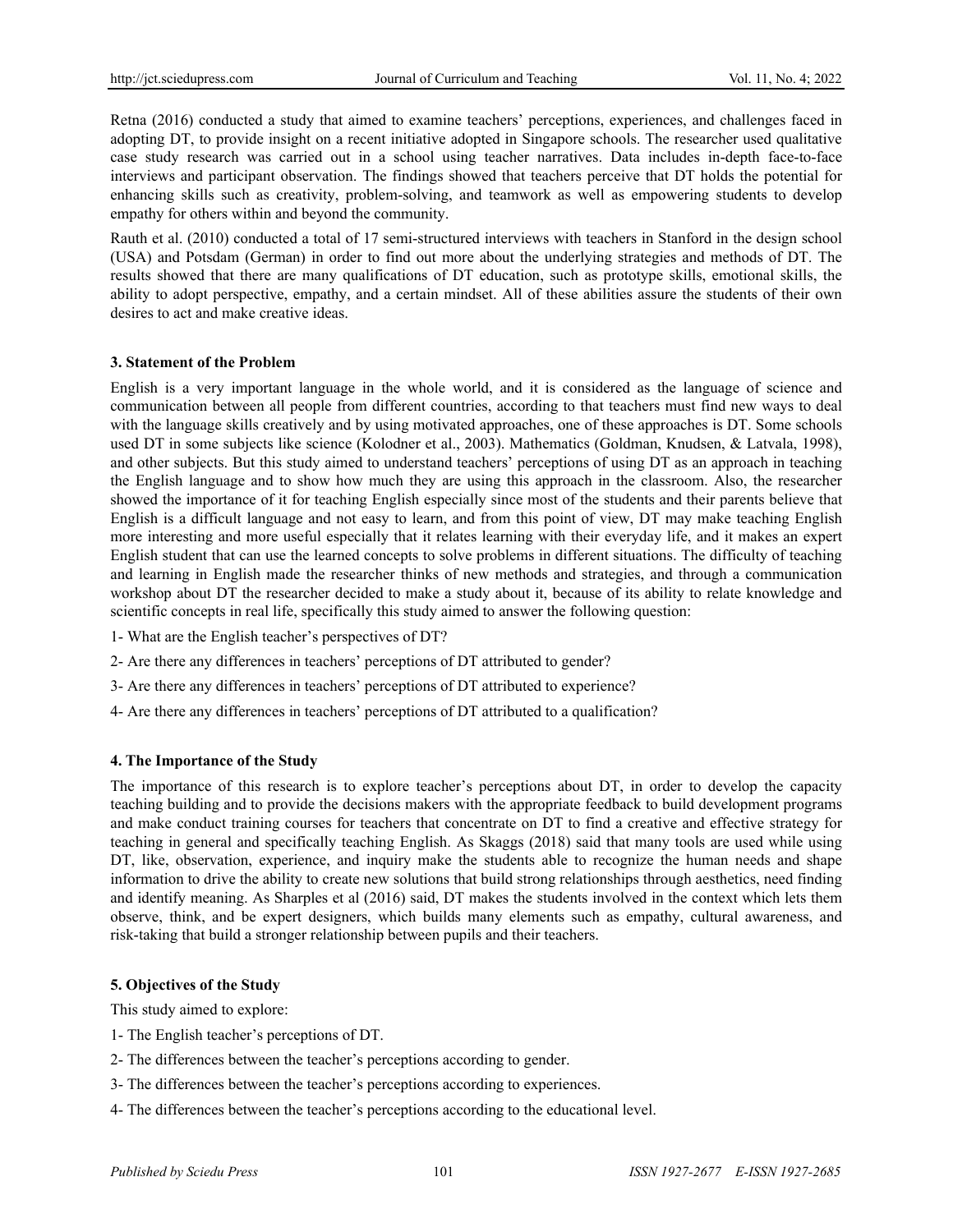# **6. The Terminology of Study**

**DT**: A non-linear creative approach that is used to solve problems based on human needs, that has five stages: empathy, defining the problems, idea generation, modeling, and testing in order to reach best teaching practices, in this study, DT is the degree that the teachers acquire on the DT scale.

**English teacher**: An academic person who teaches the student English Language with its four skills (reading, speaking, listening, and writing) from  $1<sup>st</sup>$  grade to  $12<sup>th</sup>$  grade.

## **7. Method**

### *7.1 Design*

A descriptive research approach was used for this study, since it is the appropriate research approach for this type of study.

### *7.2 Population*

The population of the study consisted of 427 English Language Teachers in Amman 1 educational directorate according to the human resources statistics. Table 1 represents the study population according to the demographic variables.

### **Table 1.** The Study Population

|        |        | Experience (years) | Oualification   |                |  |
|--------|--------|--------------------|-----------------|----------------|--|
|        | $1-10$ | 10٠                | <b>Bachelor</b> | Higher studies |  |
| male   | 10     |                    | 146             | 20             |  |
| female | 205    | 60                 | 22.5<br>22 J    | 40             |  |

## *7.3 Sample*

The sample of the study consisted of 135, they were chosen randomly from the population of the study, table 2 represents the study sample.

#### **Table 2.** Sample of the Study

|        |          | Experience (years) |          | <b>Dualification</b> |
|--------|----------|--------------------|----------|----------------------|
|        | $(1-10)$ | >10                | Bachelor | Higher studies       |
| male   |          | 18                 | ◡        | 20                   |
| female | 64       | 20                 |          | 30                   |

## *7.4 Instrument*

The researcher developed an instrument consisted of 2 parts: part one is personal demographic information, part two: the domains and the items of the questionnaire, it included 5 domains: Empathy (25 items), Defining the problem (9 items), Idea generation (7 items), Modeling (8 items), Testing (6 items).

## *7.5 Psychometric Characteristics*

## 7.5.1 Validity

The instrument was distributed to 10 academic and experienced referees in curricula and assessment. The notes of the referees were considered, and the items were modified according to their notes.

#### 7.5.2 Reliability

The reliability for DT scale was approved using test re-test and Cronbach alpha equation by applying the scale on a piolet sample which consisted of (25) teachers, table (3) represents the findings: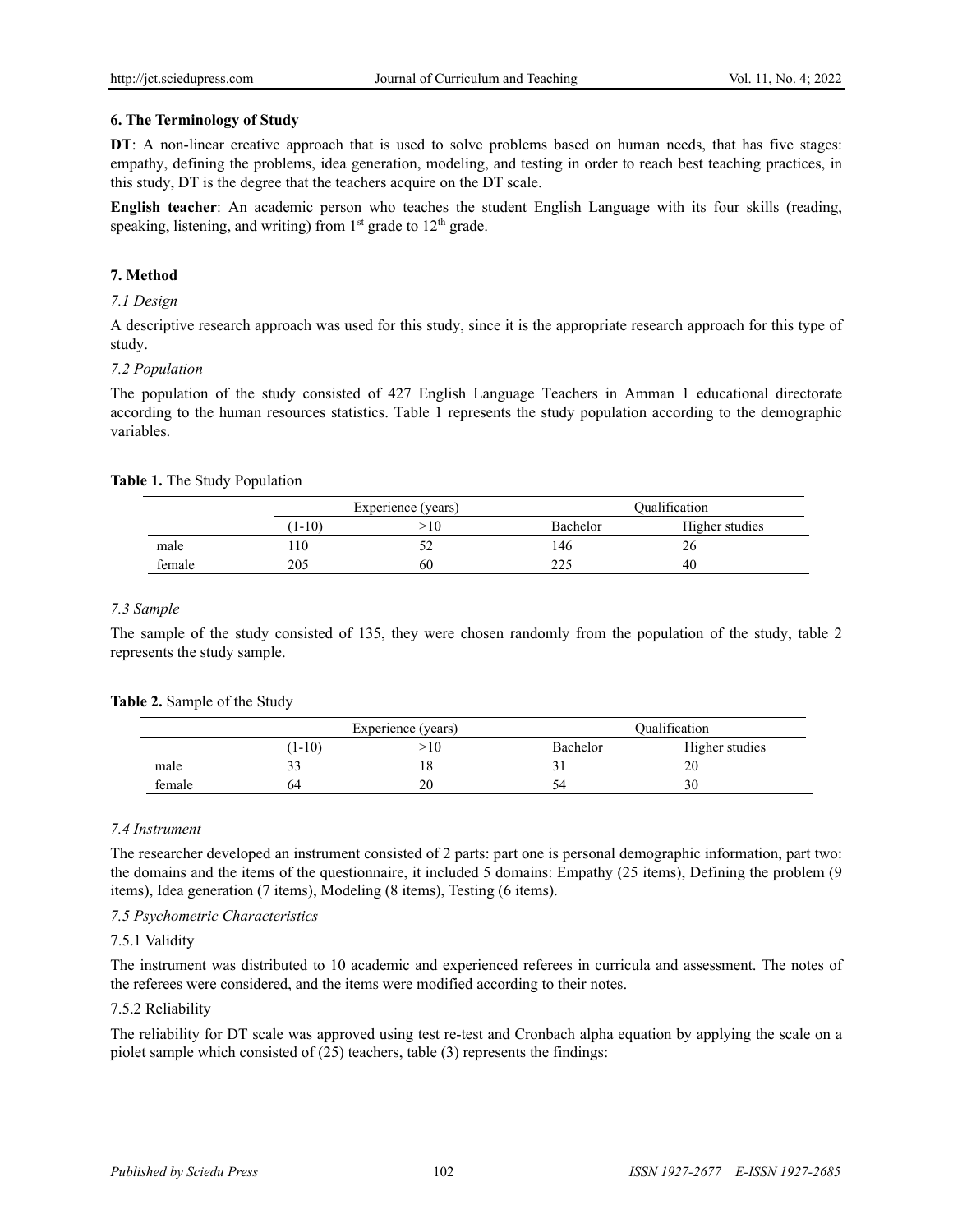| Scale domains        | Test-retest | Cronbach $\alpha$ |
|----------------------|-------------|-------------------|
| Empathy              | 0.93        | 0.90              |
| Defining the problem | 0.89        | 0.85              |
| Idea generation      | 0.81        | 0.75              |
| Modeling             | 0.85        | 0.81              |
| Testing              | 0.87        | 0.83              |
| Total                | 0.96        | 0.94              |

#### **Table 3.** Reliability of the Scale

#### **8. Results**

Question 1: To answer question 1 which states: What are the English teachers' perceptions of DT? Means and Standard Deviations were used. Table (4) represents the findings of teacher's perceptions of (D.T) as shown;

**Table 4.** Means and Standard Deviation for English Teacher's Perceptions of DT

|                 | N   | Mean | Std. Deviation | degree |
|-----------------|-----|------|----------------|--------|
| Empathy         | 135 | 4.02 | .44            | high   |
| Defining        | 135 | 4.14 | .43            | high   |
| Idea generation | 135 | 4.13 | .42            | high   |
| modeling        | 135 | 4.13 | .43            | high   |
| Testing         | 135 | 4.23 | .42            | high   |
| total           | 135 | 4.10 | .37            | high   |

As shown in table (4), the degree of teachers' perceptions of DT is high in the total score and all domains, and it was ordered as follows: Testing, Defining, Idea generation, Modeling, Empathy respectively.

Question 2: To answer question 2 which states: Are there any differences in teachers' perceptions of DT according to gender? Means and standard deviations are found to show the degree of English teachers' perceptions of DT according to gender, table (5) represents the findings.

| Table 5. Means and Standard Deviations in the Degree of English Teachers' Perceptions of DT According to Gender |  |  |
|-----------------------------------------------------------------------------------------------------------------|--|--|
|                                                                                                                 |  |  |

| gender | Mean<br>. . <b>.</b> | Std<br>Deviation | . Error Mean<br>Std. |
|--------|----------------------|------------------|----------------------|
| male   | T. 1 1               | າ ເ<br>ەد.       | .087                 |
| female | 4.09                 | ີ<br>$\cdot$     | $\sim$<br>.v.        |

To show if the differences in the degree of English teachers' perceptions in DT were statistically significant  $(\alpha=0.05)$ independent samples test was used. Table (6) represents the findings.

**Table 6.** Independent Sample T-test for the Differences in the Degree of Mastery of English Teachers' Perceptions according to Gender

|                                   | $\cdot$<br>αı | Sig. (2-tailed) |
|-----------------------------------|---------------|-----------------|
| $\cap$ $\cap$ $\subset$<br>ر ر ∡. | $\cdots$<br>. | o^<br>.02       |
| 220<br>رىيىد                      | 29.16         | $\Omega$<br>.04 |

Table (6) shows that there aren't any differences in the degree of mastery of English teachers' perceptions in DT according to the gender.

Question 3: To answer question 3 which states: Are there any differences in teachers' perceptions of DT according to experience? Means and standard deviations are found to show the degree of English teachers' perceptions of DT according to experience, and table (7) represents the findings.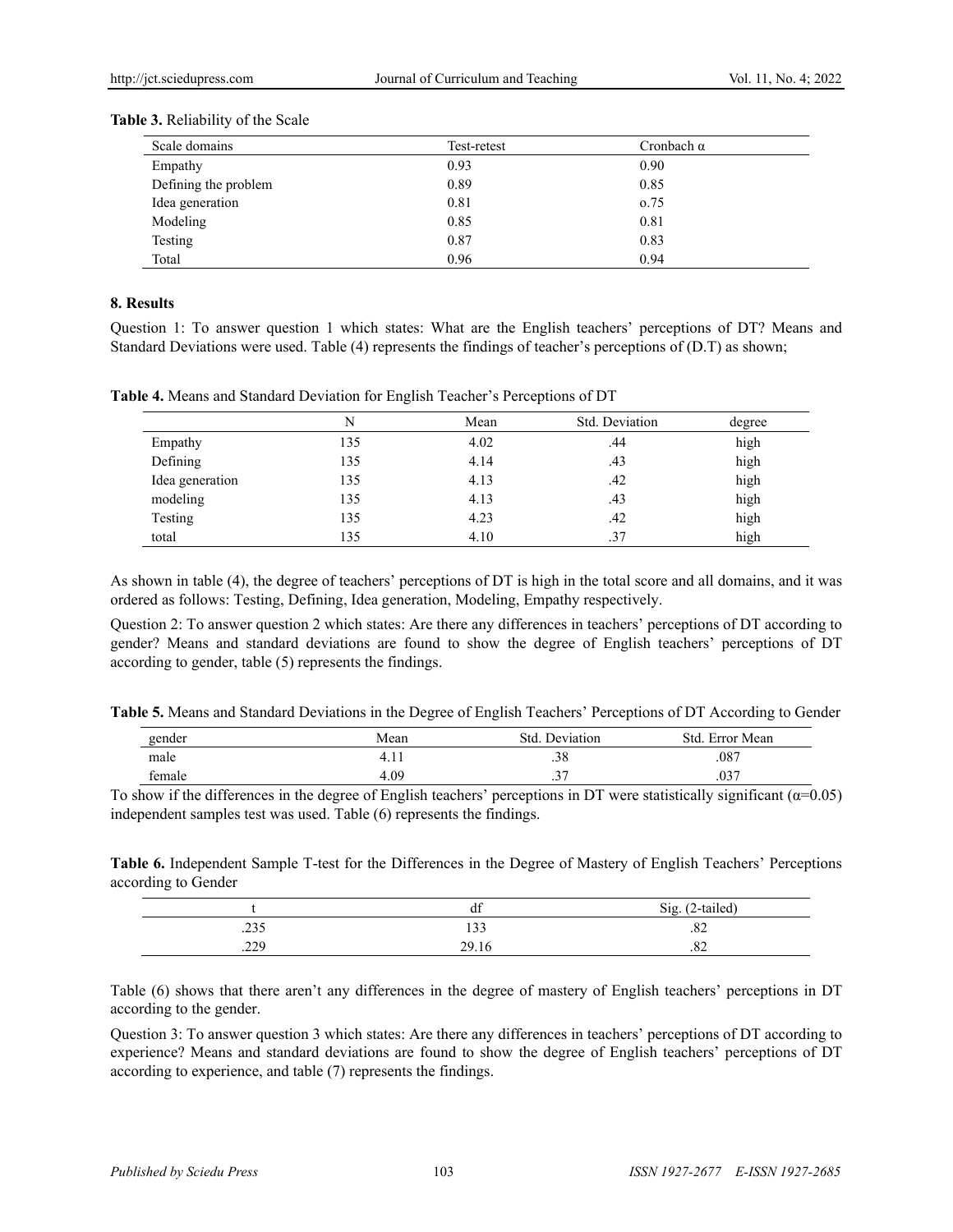|            |  |  |  |  |  | Table 7. Means and Standard Deviations in the Degree of English Teachers' Perceptions of DT According to |  |  |
|------------|--|--|--|--|--|----------------------------------------------------------------------------------------------------------|--|--|
| Experience |  |  |  |  |  |                                                                                                          |  |  |

|       | exp    | Mean  | Deviation<br>Std | . Error Mean<br>Std. |  |
|-------|--------|-------|------------------|----------------------|--|
| Total | ر- '   | 4.051 | .380             | .074                 |  |
|       | 6-more | 4.053 | っっっ<br>. د د.    | .056                 |  |

To show if the differences in the degree of English teacher's perceptions in DT were statistically significant (α=0.05) independent samples test was used. Table (8) represents the findings.

**Table 8.** Independent Sample T-test for the Differences in the Degree of English Teachers' Perceptions According to Experience

|         | $\sim$<br>đI | Sig. (2-tailed) |
|---------|--------------|-----------------|
| $-.019$ | 60           | .985            |
| $-.019$ | 49.92        | .985            |

Table (8) shows that there aren't any differences in the degree of mastery of English teachers' perceptions in DT according to the experience.

Question4: To answer question 4 which states: Are there any differences in teacher's perceptions of DT according to educational level? Means and standard deviations are found to show the degree of English teachers' perceptions of DT according to the educational level, and table (9) represents the findings.

**Table 9.** Means and Standard Deviations for the Degree of English Teachers 'Perceptions of DT According to Qualification

| qualif |                 | Mean | Deviation<br>Std. | Std. Error Mean |
|--------|-----------------|------|-------------------|-----------------|
| Total  | Bach            | 1.07 | $\gamma$<br>. ب   | .04             |
|        | <b>araduate</b> | 4.16 | ں ر.              | .v.,            |

To show if the differences in the degree of English teacher's perceptions in DT were statistically significant  $(\alpha=0.05)$ independent samples test was used. Table (10) represents the findings.

**Table 10.** Independent Sample T-test for the Differences in the Degree of Mastery for English Teachers' Perceptions of DT According to Qualification

|       | $\mathbf{r}$        | $\sim$<br>đI                      | Sig.(2-tailed) |
|-------|---------------------|-----------------------------------|----------------|
| total | $-1.26$             | $\overline{\phantom{a}}$<br>1 J J | .209           |
|       | $\Omega$<br>$-1.20$ | 101.92                            | .202           |

Table (10) shows that there aren't any differences in the degree of mastery of English teachers' perceptions in DT according to the educational level.

#### **9. Study Discussion**

The results revealed that English teachers' perceptions of the DT are high, and there aren't any differences in the degree of mastery of English teacher's perceptions of the DT according to gender, experience, and academic qualifications. These results are attributed to the fact that the teachers have a high level of qualifications which make them have the ability to develop their skills and build a good environment to improve students' thinking. Also, their high qualifications can be because of the plans of their graduate studies that needed many courses on thinking and strategies, this is consistent with the findings of Alassaf (2013).

Also, the Ministry of education pays attention to the importance of DT and its tools (brainstorming, role-playing, and creative thinking…) in order to develop the student's thinking skills, that by building courses and workshops for the teachers to practice DT and use it in the classroom. This is consistent with the findings of the study of Rauth. et al (2010) and Awwad (2018).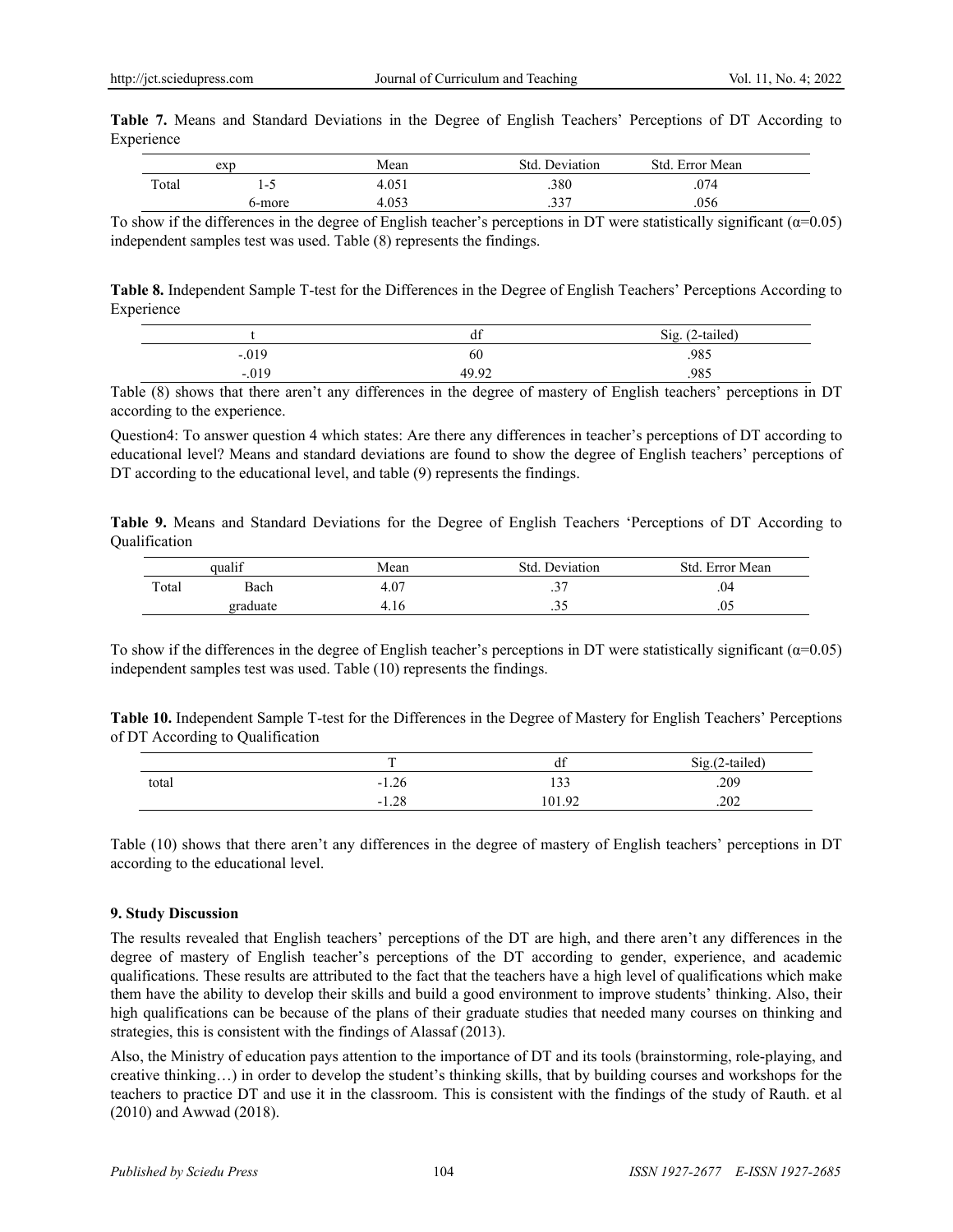Another reason is the spread of workshops and electronic courses on social networks sit as Edrak and teacher etraining platforms; that the teachers take part in to have ranks and promotions enhance the knowledge of DT skills and encourage them to use it in the classroom. This is consistent with the findings of the study of Mahdi (2018) and Aldahshan (2019).

On the other hand, the challenges imposed on the education sector due to the COVID-19 allowed distance learning and was the perfect solution for the teachers to get an additional qualification to improve their career development and job promotion which was a strong resource for many strategies and methods of teaching including DT. This is consistent with the study of Al Omari (2020), UNECCO (2020).

This study is different from other studies in the amount of understanding about DT, some studies found that the teacher's perceptions are not enough and they are not certain about what is DT (its goals and steps), and in other studies, DT was a new approach or anew teaching strategy that has many challenges. This is consistent with the study of Renata (2016), Lahey (2017).

#### **Recommendations**

The study recommends conducting more research on design thinking, including different samples of teachers from disciplines other than English, and conducting qualitative research to observe the degree to which teachers apply design thinking strategies.

#### **References**

- Al Dahshan, J. (2019). E-training as an Introduction to the Training Organization in Egypt. *The Arab Journal for Training and Development Research, 2*(4), 1-16.
- Al Omari, O. (2020). An Evaluation of the Experience of Mu'tah University in Using the Learning Management System (Moodle). *Jordanian Journal of educational sciences, 16*(2), 129-141.
- Alassaf, J. A. F. (2013). *Attitudes of Social Studies Teachers toward Developing Creative Thinking.*
- Awwad, S. (2018). *The Degree of Effectiveness of Training Courses and its Relation to the Level of Teachers' Job Performance in Secondary Schools in Amman* (An unpublished master's thesis). The Hashemite University, Jordan.
- Brophy, S., Klein, S., Portsmore, M., & Rogers, C. (2008). Advancing engineering education in P-12 classrooms. *Journal of Engineering Education, 97*(3), 369-387. https://doi.org/10.1002/j.2168-9830.2008.tb00985.x
- Elwood, K., Savenye, W., Jordan, M. L. J., & Zapata, C. (2016). *Design Thinking: A new construct for educators.* In Paper session presented at the Annual Convention of the Association of Educational Communications and Technology. State University. USA
- Gladwell (2000). *The Tipping Point: How Little Things Can Make a Big Difference*. New York. Little, Brown.
- Gloppen, J. (2009). Perspectives on design leaderships and design thinking and how they relate to European Service industries*. Design Management Journal, 14*(1), 33-35. https://doi.org/10.1111/j.1942-5074.2009.00005.x
- Goldman, S., & Kabayadono, Z. (2017). *Taking Design Thinking to school*. New York: Routledge. https://doi.org/10.4324/9781317327585
- Goldman, S., Kabayadondo, Z., Royalty, A., Carroll, M. P., & Roth, B. (2014). Students' teams in search of design thinking. *Design Thinking Research*, 11-34. Springer. https://doi.org/10.1007/978-3-319-01303-9\_2
- Goldman, S., Knudsen, J., & Latvala, M. (1998). Engaging Middle Schoolers in and Through Real World Mathematics. In L. Leutzinger (Ed.), *Mathematics in the Middle* (pp129-140). Reston, VA: National Council of Teachers of Mathematics.
- Grots, A., & Creuzacher, I. (2016). Design Thinking: process and culture? *In Design Thinking for Innovative.*  Springer. https://doi.org/10.1007/978-3-319-26100-3\_13
- Hammam, A. (2018). *The Effectiveness of a Proposed Unit in the Light of (STEMA) Approach to Developing Design Thinking in Science for Students of Official Schools of languages*. Unpublished master's thesis, Faculty of Education, Helwan University.
- Harris, R. (2017). *Teachers as designers: Creativity, innovation and technology in professional development***.**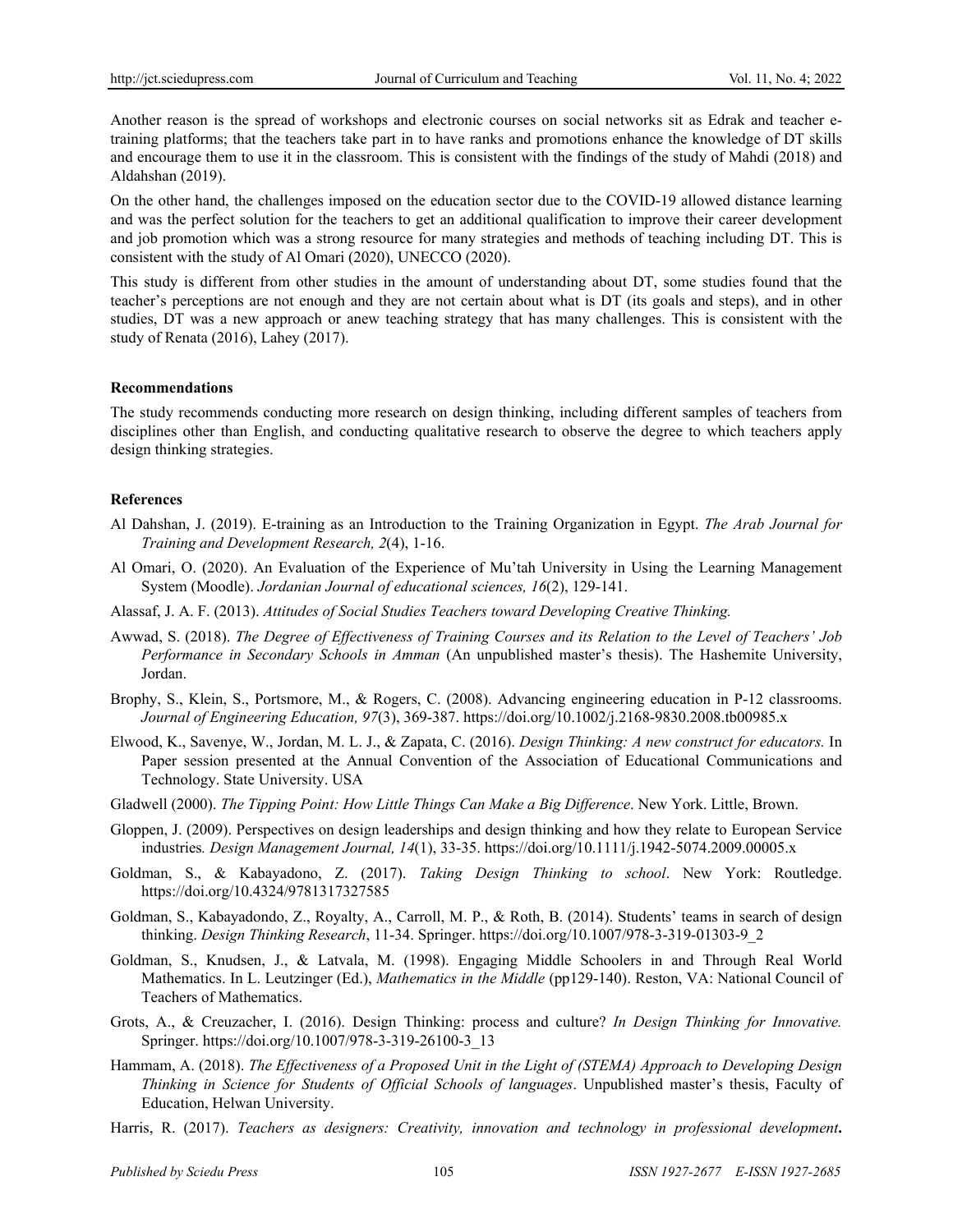Unpublished Dissertation. Columbia University, USA.

- Henriksen, D., & Richardson, C. (2017). Teachers are designers: Addressing problem of practice in education. *Phi Delta Kappan, 99*(2), 60-64. https://doi.org/10.1177/0031721717734192
- Henriksen, D., Gretter, S., & Richardson, C. (2020). Design Thinking and the Practicing Teachers: Addressing Problems of Practice in Teacher Education, Teaching Education. Retrieved from https://scholar.google.com/scholar?q=Henriksen,D.+Gretter,+S.+Richardson,+C.(2020).+Design+Thinking+an d+the+Practicing+Teachers&hl=ar&as\_sdt=0&as\_vis=1&oi=scholart
- Kelley, T, & Littman. J. (2001). *The Art of Innovation*. Stanford: Amazon Books Clubs.
- Kelley, T., & Kelley, D. (2013). *Creative Confidence*. Stanford: Amazon Books Clubs.
- Kolodner, J., Crismond, D., Fasse, B., Gray, J., Holbook, J., & Puntembakar, S. (2003). Putting a Student-Centered-Learning by Design Curriculum into Pracice: Lessons Learned*. Journal of the Learning Science, 12*(4). https://doi.org/10.1207/S15327809JLS1204\_2
- Lahey, J. (2017). How design thinking became a buzzword at school. The Atlantic. Retrieved from https://www.theatlantic.com/education/archive/2017/01/how-design-thinking-became-a-buzzword-at school/512150/
- Mahdi, H. (2018). *E-Learning towards a digital world.* Amman: Dar Al Masirah.
- Mclaughlin, J., Wolcott, M., Hubbard, D., Umstead, K., & Rider, T. (2019). A qualitative review of the design thinking framework in health professions education. *BMC Medical Education, 1*9, 98. https://doi.org/10.1186/s12909-019-1528-8
- Mishra. P., & Mehta, R. (2017). What our educators get wrong about 21<sup>st</sup>-century Learning: Results of a survey. *Journal Digital learners in Teacher Education, 33*(1), 6-19. https://doi.org/10.1080/21532974.2016.1242392
- Peters, J., & Stout, D. (2015). *Teaching science in the basic stage: Methods, concepts, and investigations.* Boston: Pearson.
- Pink. D. (2005). *A Whole New Mind: Why right- brainers will rule the future*. New York: Riverhead Books.
- Rauth, 1., Koppen, E., Jobst, B., & Meinel, C. (2010). Design thinking: An Educational Model towards Creati*ve Confidence.* In DS 66-2: Proceedings of the 1st International Conference on Design Creativity (ICDC 2010).
- Retan, K. S. (2016). Thinking about Design Thinking: A Study of Teacher Experiences. *Asia Pacific Journal of Education, 36*, 5-9. https://doi.org/10.1080/02188791.2015.1005049
- Rittel, H., & Webber, M. (1973). Dilemmas in general theory of planning. *Policy Sciences, 4*(2), 155-169. https://doi.org/10.1007/BF01405730
- Rizq, H. (2018). Effect of Strategy Based on the Entrance if Design Thinking for Teaching of Mathematics on the Self-Efficacy Intermediate School Girls Students in Makkah. *Association of Arab Educators, 100*, 223-240 . https://doi.org/10.21608/saep.2018.32835
- Sharples, M., de Rock, R., Ferguson, R., Gaved, M., Herodotou, C., Koh, E., … Wong, L. H. (2016). *Innovating Pedagogy: Open University Innovation Report 5*. Milton Keynes: The Open University.
- Skaggs, P. (2018*). Design Thinking: Empathy through Observation, Experience, and Inqui*ry. In E. Langran & J. Borup (Eds.), Proceedings of Society for Information Technology & Teacher Education International Conference (pp. 1168-1172). Washington, D.C., United States: Association for the Advancement of Computing in Education *Skills among the Students of the Basic Stage in the Third Directorate of Education of Oman*. The Islamic.
- Todd, R. (1999). Design and technology yields a new paradigm for elementary schooling. *Journal of Technology Studies, 25*(2), 26-33. https://doi.org/10.21061/jots.v25i2.a.7
- Tu, J., Liu, L., & Wu, K. (2018). Study on the Learning Effectiveness of Stanford Design Thinking in Integrated Design Education. *Sustainability, 10*(8), 26-49. https://doi.org/10.3390/su10082649
- Twisi et al. (2021). *Capacity Building of Teachers and Educational Process in Public schools using Design Thinking Course*. Amman: Ministry of Education.
- UNESCO (2020). A guide for Policy Makers in Academic, Vocational and Technical learning. King Salman Humanitarian Aid and Relief Centre. *University of Educational and Psychological Studies, 21*(1), 269-29.